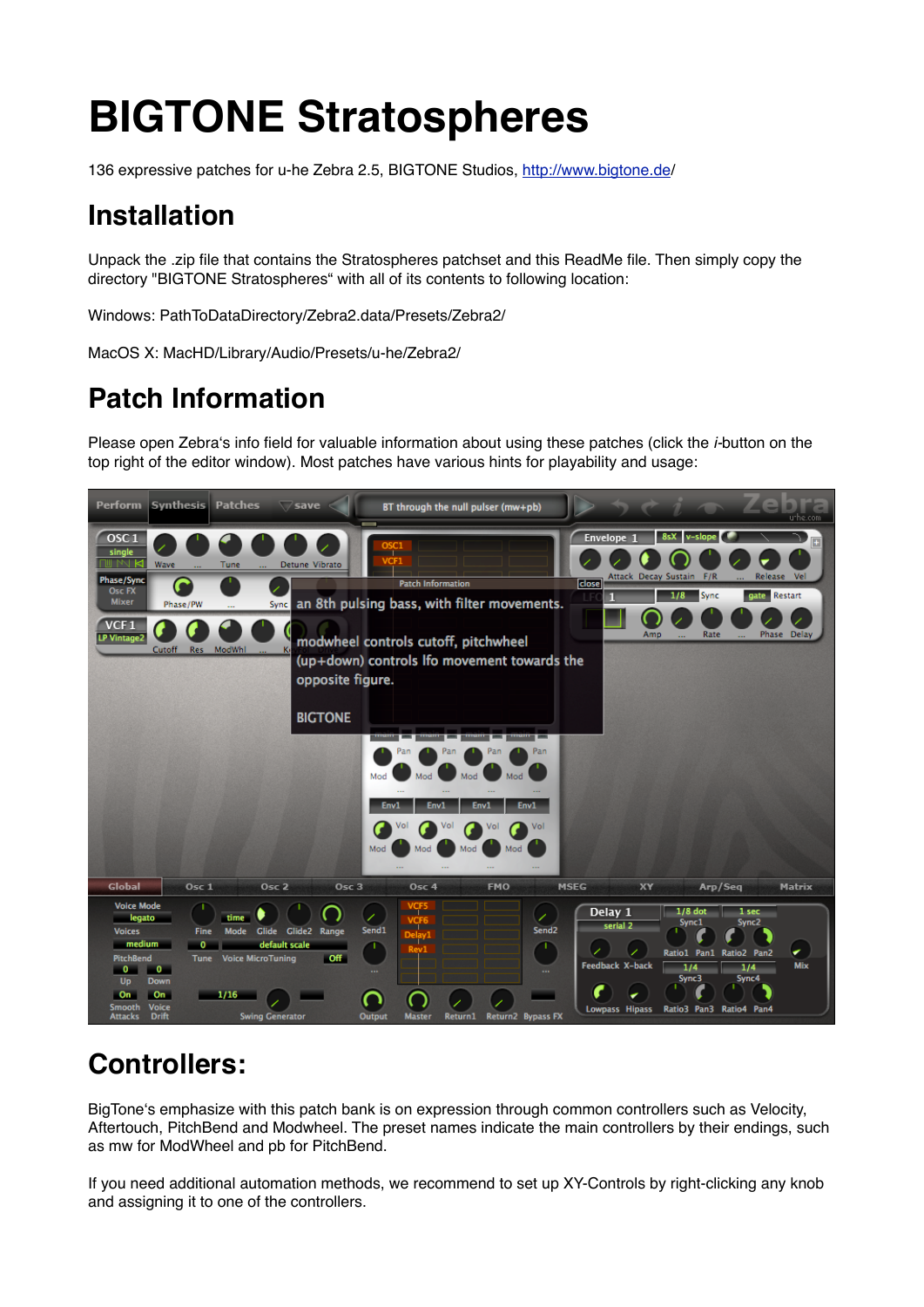### **Patch Listing:**

#### **BT arps:**

- BT chord melo (mw+pb+at).h2p
- BT digital syncopes (mw+pb+at).h2p BT fireflies (mw+pb+at).h2p
- BT granular beauty (mw+pb).h2p
- BT melo-me (mw+pb+at).h2p
- BT one finger L.S.G. (mw).h2p
- BT one fingered xmf (mw+pb+at).h2p
- BT popper (mw+pb+at).h2p
- BT saturated angels (mw+pb).h2p
- BT scattered bells (mw+pb+at).h2p
- BT silver sines (mw+pb).h2p BT sine enhancements (mw+pb+at).h2p
- 
- BT sine morpher (mw+pb).h2p
- BT smooth gritter (mw+pb+at).h2p
- BT spectral sequence (mw+pb).h2p BT syncope smacker (mw+pb).h2p
- BT thats random (mw+pb+at).h2p
- BT the jumper (mw+pb).h2p

#### **BT basses:**

- BT 2011 divine (mw+pb+at).h2p
- BT bohrer (mw).h2p
- BT der knarzer (mw+pb).h2p
- BT dirty sponge (mw+pb).h2p
- BT electro talker (vel+mw).h2p
- BT electro testosterone (mw).h2p
- BT electro thumper (mw+pb).h2p
- BT electromorpher (mw).h2p
- BT eurodance offbeat (mw).h2p
- BT fm agressor (mw+vel).h2p
- BT fm knocker (vel+mw).h2p
- BT good old microwave (mw).h2p
- BT gritty pressure (mw+pb+vel).h2p
- BT harmless agressor (mw).h2p
- BT hollow zapper (vel+mw).h2p
- BT hurt me (vel).h2p
- BT knocking agressor (mw+pb).h2p
- BT mass compatible (mw+pb).h2p
- BT octaved seq bass (mw+pb+at).h2p
- BT professor spoon bassfigure (mw+pb).h2p
- BT punch grinder (mw+pb).h2p
- BT stereo clubber (mw+pb).h2p
- BT stummack (mw+vel).h2p
- BT techno pumper (mw+pb).h2p
- BT the real lateley bass.h2p
- BT the uncouth (mw+pb).h2p BT through the null pulser (mw+pb).h2p
- **BT drums+perc:**
- BT a fat 80ies snare 01.h2p
- BT a fat 80ies snare 02.h2p
- BT analog clap [reverse gated].h2p
- BT analog clap.h2p
- BT deep boom.h2p BT minimal kick 01.h2p
- BT minimal kick 02.h2p
- BT minimal kick 03.h2p
- BT minimal kick 04.h2p
- BT open it!.h2p
- BT snappy club snare 01.h2p
- BT snappy club snare 02.h2p
- BT snappy club snare 03.h2p
- BT snappy club snare 04.h2p
- BT snappy club snare 05.h2p

### **BT sfx:**

- BT L.S.G. train of thought reworked (mw+pb).h2p
- BT ems vcs 3 (mw+pb).h2p
- BT klimperflex (mw+pb+at).h2p
- BT ring-whistle falls (mw+vel).h2p
- BT scattered decays (mw).h2p
- BT tyrell corp. 2030 (mw+pb+at).h2p
- BT visitors (mw+pb).h2p
- BT xmf ffm flex fx (mw+pb+vel).h2p

#### **BT keys:**

BT anatal (mw).h2p

- BT back to the 90ies 01 (mw+pb+vel).h2p
- BT back to the 90ies 02 (mw+pb+vel).h2p BT back to the 90ies 03 (mw+pb+vel).h2p
- 
- BT back to the 90ies 04 (mw+pb+vel).h2p
- BT beloved dissonance (vel+mw).h2p BT dreamy strumm-cluster (mw).h2p
- BT etheral dissonance (mw+pb).h2p
- BT fantasy morph (mw+pb).h2p
- BT flexi trance pluck (mw+pb).h2p
- BT grappling morph (mw+pb+at).h2p
- BT monkmorph bell (mw+pb).h2p
- BT plopmorph (mw).h2p
- BT polyflex (mw+pb).h2p BT sensitive morpher (mw+vel).h2p

BT unstable pluck (mw+pb).h2p

BT alive cat chordpumper (mw+pb).h2p BT famous vangelis cs80 01 (at+mw).h2p BT famous vangelis cs80 02 (at+mw).h2p

BT typical electro lead 01 (mw+pb+at).h2p BT typical electro lead 02 (mw+pb+at).h2p

BT analog dripper (mw+pb+at).h2p BT arwens vision (mw+pb).h2p BT beauty creepers (mw+pb).h2p BT dawn on mars (mw+pb+at).h2p BT digital comets (mw+pb+at).h2p BT distorted beauty (mw+pb+at).h2p BT drenched saturator (mw+pb).h2p BT eco pad hybrid 01 (mw).h2p BT eco pad hybrid 02 (mw).h2p BT eco pad saw (mw).h2p BT eco pad square (mw).h2p BT eco pad triangle (mw).h2p BT eye q - the volunteers (mw+pb).h2p BT famous roland atmo (mw+pb+at).h2p BT groovin spacer (mw+pb).h2p BT heliospheres (mw+pb).h2p BT hybrid movements (mw+pb+at).h2p

BT jarrophile (mw+pb).h2p BT layered jarresque (mw+pb+at).h2p

BT scraping image (mw+pb).h2p BT silver surfer (mw+pb).h2p BT sizzling angels (mw).h2p BT space comber (mw).h2p BT space drifter (mw).h2p BT spiral fogs (mw+pb+at).h2p BT swiftin 7th (mw+pb).h2p BT the majestic (mw+pb).h2p BT thrumming pad (mw+pb+at).h2p

BT readymade eminent + phaser and delay (mw).h2p

BT lost gravity (pb).h2p BT monster noisepad (mw+pb).h2p BT netherworld (mw+pb).h2p BT ppg sparkle (mw+pb).h2p

BT vp330 choir-like.h2p

BT flex n fluffy (me+pb+vel).h2p BT glassy metamorphosis (mw+vel).h2p BT one finger emerizer (mw+pb).h2p BT one fingered uhe-Z03 [pulse] (pb+mw).h2p BT one fingered uhe-Z03 [saw] (pb+mw).h2p BT one million timbres (mw+pb).h2p BT random noiser (mw+vel).h2p

**BT sequencer:**

**BT leads:**

**BT pads:**

- 
- 
- BT sonar chiffer (mw).h2p

BT flexi sine (mw+pb).h2p BT plastic tarnce (mw).h2p BT punchy pulser (mw).h2p BT the yellow turtles (mw).h2p BT thin to thick (mw+pb).h2p

- 
- 
- 
- 
- 
-